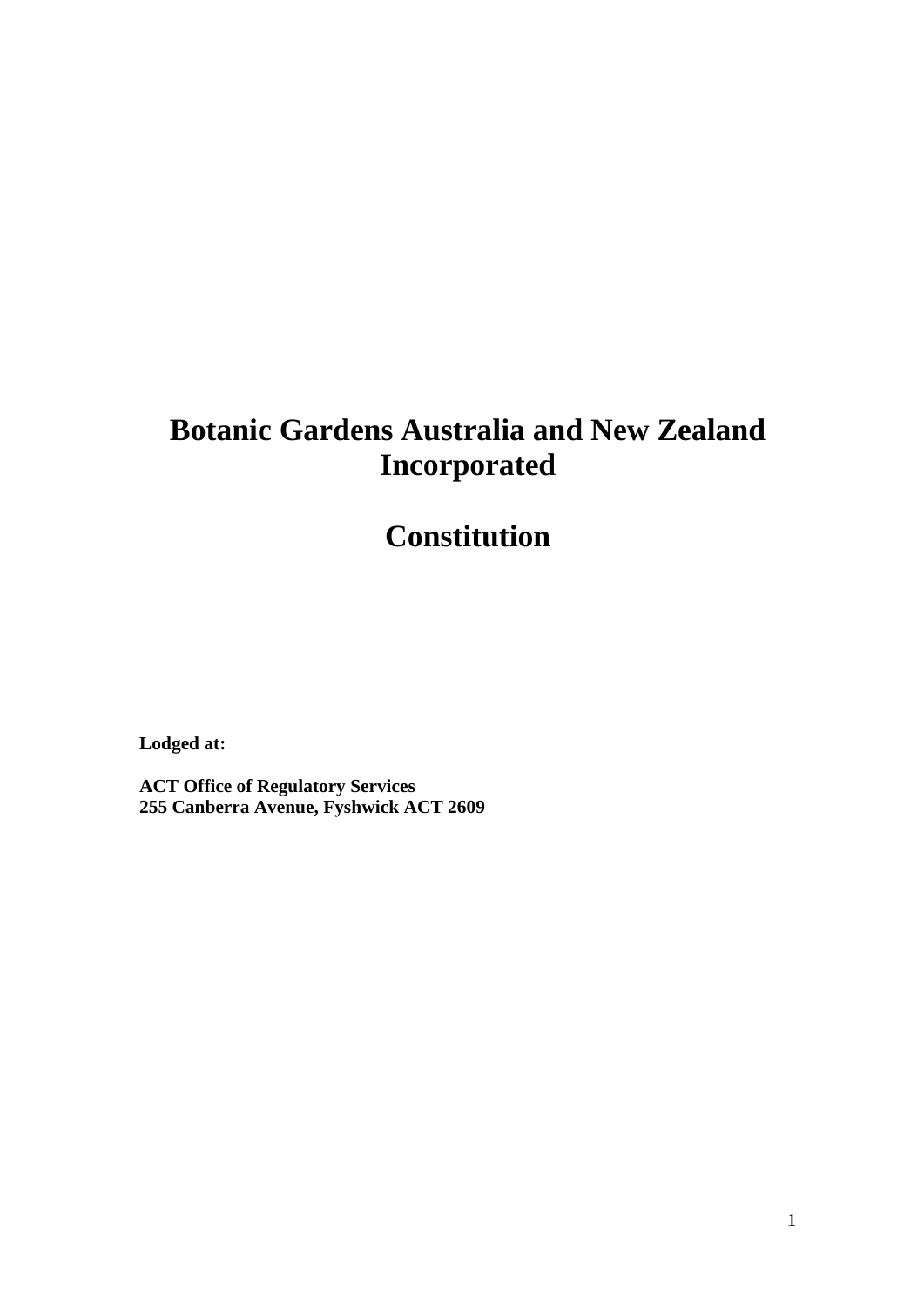# Botanic Gardens Australia and New Zealand Constitution

# Table of Contents

| 1.  | <b>Names</b>                                      | $\mathfrak{Z}$ |
|-----|---------------------------------------------------|----------------|
| 2.  | Objects of the Association                        | 3              |
| 3.  | <b>Functions and Power</b>                        | $\overline{3}$ |
| 4.  | Definitions                                       | $\overline{4}$ |
| 5.  | Membership                                        | 5              |
| 6.  | <b>Rights of Members</b>                          | 6              |
| 7.  | Membership fees                                   | 6              |
| 8.  | Disciplining of Members                           | $\tau$         |
| 9.  | Income and Property                               | $\tau$         |
| 10. | Governance of the Organisation                    | 8              |
| 11. | Term of Office                                    | 8              |
| 12  | Public Officer                                    | 9              |
| 13. | <b>Executive Officer</b>                          | 9              |
| 14. | Secretary/Treasurer                               | 9              |
| 15. | Vacancies in Council Membership                   | 9              |
| 16. | <b>Removal of Council Members</b>                 | 10             |
| 17. | Powers of the Council                             | 10             |
| 18. | Council & Executive Committee Meetings and Quorum | 10             |
| 19. | Delegation to a Committee                         | 10             |
| 20. | Voting and Decisions at Meetings of Council       | 11             |
| 21  | <b>Regional Groups</b>                            | 11             |
| 22. | <b>Annual General Meetings</b>                    | 12             |
| 23. | <b>General Meetings</b>                           | 12             |
| 24. | Notice                                            | 13             |
| 25. | Procedure and Quorum at General Meetings          | 13             |
| 26. | <b>Presiding Member</b>                           | 14             |
| 27. | Adjournment                                       | 14             |
| 28. | Voting and Decisions at General Meetings          | 14             |
| 29. | Finances of the Association                       | 15             |
| 30. | <b>Audit of Accounts</b>                          | 15             |
| 31. | Staff                                             | 16             |
| 32. | <b>Alteration of Constitution and Rules</b>       | 16             |
| 33. | Common Seal                                       | 16             |
| 34. | <b>Custody of Books</b>                           | 16             |
| 35. | <b>Inspection of Books</b>                        | 16             |
| 36. | <b>Service of Notices</b>                         | 16             |
| 37. | Regulations                                       | 17             |
| 38. | Winding Up of the Association                     | 17             |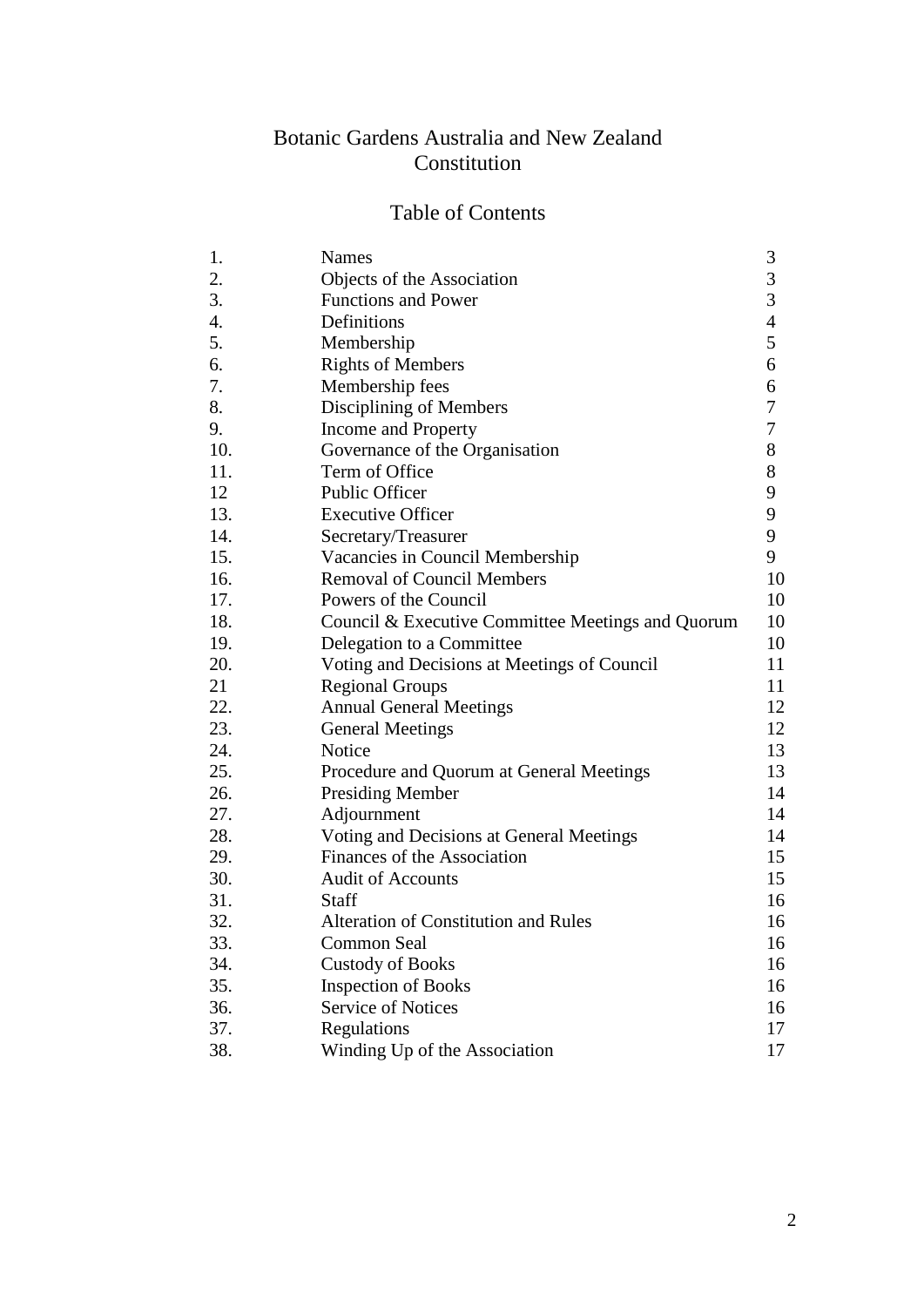## **BOTANIC GARDENS AUSTRALIA AND NEW ZEALAND INCORPORATED CONSTITUTION**

The *Associations Incorporation Act* 1991 (ACT) ('the Act') applies to this Constitution.

#### **1. Name**

1.1 The name of the association is '*Botanic Gardens Australia and New Zealand Incorporated.'*

#### **2. Objects of the Association**

- 2.1 The objects of the association are:
	- (a) to be the chief body representing the interests of botanic gardens in Australia and New Zealand;
	- (b) to promote the interests and activities of Australian and New Zealand botanic gardens and botanic gardens generally;
	- (c) to enhance the state of botanic gardens for the benefit of the community.

#### **3. Functions and Powers**

- 3.1 In seeking to achieve these objects the Association may:
	- (a) provide a forum for information exchange and coordinated planning, and foster best-practice standards amongst Australian and New Zealand botanic gardens and other botanic gardens internationally;
	- (b) be an advocate for the interests of Australian and New Zealand botanic gardens and provide policy and legislative advice affecting botanic gardens, including internationally;
	- (c) identify funding opportunities and seek increased resources for botanic gardens;
	- (d) advocate plant conservation and foster the plant sciences and social and cultural heritage programs;
	- (e) facilitate development and grant opportunities to botanic gardens' employees (staff, contractors and volunteers) for the benefit of the employee, organisation or industry;
	- (f) facilitate accreditation of plant collections and botanic gardens;
	- (g) coordinate national conferences, exhibitions and visitor programs related to botanic gardens, plant conservation and plant sciences;
	- (h) build and maintain links with relevant national and international bodies;
	- (i) provide regular communication throughout the botanic gardens and broader community about the programs and activities of the member organisations and employees.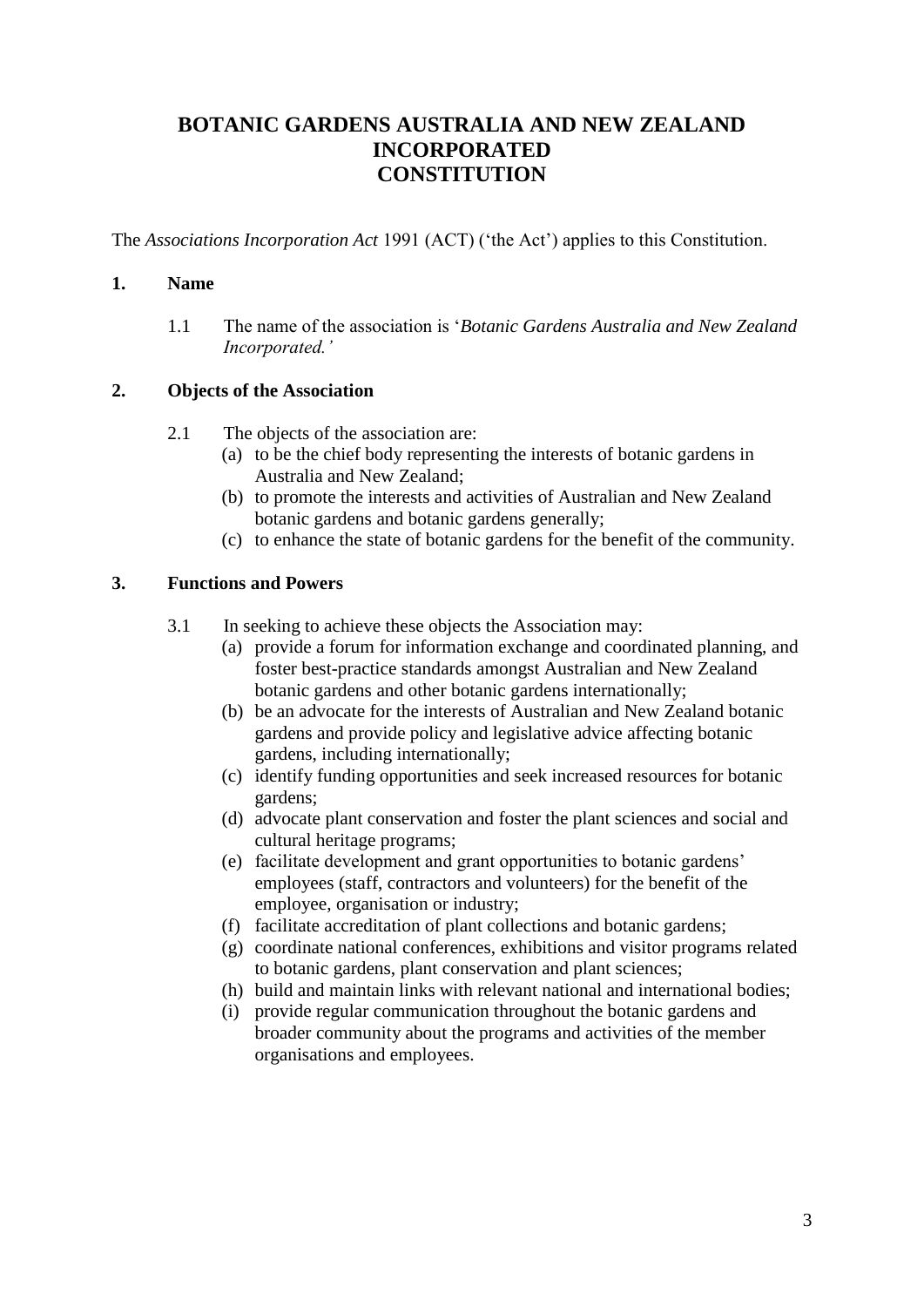#### **4. Definitions**

#### 4.1 In this constitution, unless a contrary intention appears: **BGANZ Inc** means Botanic Gardens Australia and New Zealand Incorporated;

**botanic garden** means gardens open to the public which grow plants for public enjoyment, scientific, horticultural, conservation, or educational purposes, and which have local, national or international roles; **Capital-city gardens** are the following Australian capital-city botanic

gardens:

Australian National Botanic Gardens

Botanic Gardens of Adelaide

Brisbane Botanic Garden, Mt Coot-tha

George Brown Darwin Botanic Gardens

Royal Botanic Gardens Melbourne

Kings Park and Botanic Garden

Botanic Gardens Trust, Sydney

Royal Tasmanian Botanical Gardens

**Council** means the Council of the Association established under clause 10 of this Constitution. The Council operates as the Committee for the purposes of section 60 of the Act;

**Electronic address** means email address or any other available mode of conveying an electronic message or document;

**Executive Committee** consists of Officers identified in Clause 10.2 and is established under clause 10.4 of this Constitution. This Committee conducts the business of the organization between meetings of the Council;

**Executive Officer** means the Executive Officer or, where no such person holds that office, the Public Officer of the association;

**financial year** means the year ending on June 30 in any given year;

**in writing** means printed, typewritten and any other means of reproducing words in a visible form, including words on paper transmitted by facsimile and other electronic means;

**member** means an organisation or individual admitted to membership as set out in clause 5;

**notice** means a paper document in writing or a document in electronic form; **officers** mean the persons elected to the positions designated as Officer positions in sub-clause 10.2;

**organisation** means a legal entity including an incorporated association, trust, government agency, local government body or similar organisation;

**regional group** means a group of the Associations from a particular geographic area established under the provisions of clause 20A;

**representative** means the nominated representative of an Institutional or Associate member;

**rules or rules governing membership** means clauses 1 to 38 inclusive of this Constitution;

**the Act** means the *Associations Incorporation Act 1991* (Australian Capital Territory);

**the Association** means Botanic Gardens Australia and New Zealand Incorporated established by this Constitution.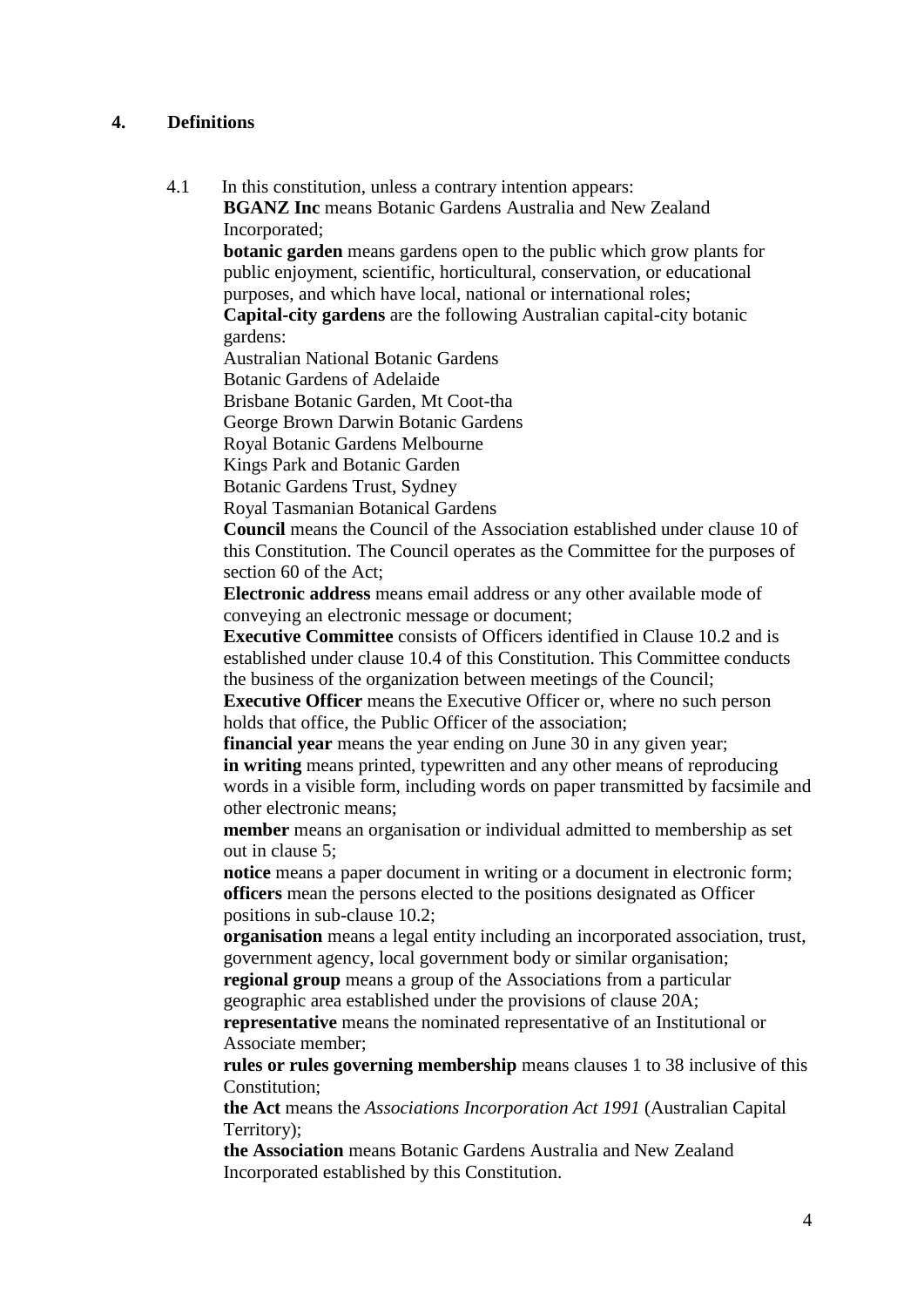- 4.2 Words or expressions contained in this Constitution and Rules must be interpreted in accordance with of the *Interpretation Act* 1967 (ACT).
- 4.3 In this Constitution, a reference to a Clause, Sub-Clause, Schedule or an Annexure is a reference to a clause, a sub-clause, a schedule or an Annexure to this Constitution. Headings are for ease of reference only and do not affect the interpretation of this Constitution.

## **5. Membership**

- 5.1 Organisations and individuals that support the objects of the Association and comply with the rules governing membership are eligible for membership of the Association.
- 5.2 There are four categories of membership:
	- (a) Institutional membership, to which botanic gardens that fit the description in sub-clause 5.1 and that are described in the definition of 'botanic gardens' may be admitted; and
	- (b) Associate membership, to which other organisations that fit the description in sub-clause 5.1, such as Friends' groups of botanic gardens, may be admitted.
	- (c) Individual membership, to which individuals that fit the description in sub-clause 5.1, may be admitted.
	- (d) Corporate membership, to which business organisations that fit the description in sub-clause 5.1, may be admitted.
- 5.3 Organisations and individuals meeting the requirements of sub-clause 5.1 may apply in writing to become a member of the Association. Applications must be addressed to the Secretary/Treasurer. A decision on an application for membership of the Association must be taken by the Council and the Council's majority decision is final.
- 5.4 If an organisation or individual is admitted to membership of the Association under sub-clause 5.3, this membership commences from the first day of the quarter in which the organization or individual was admitted.
- 5.5. Membership of the Association, or a right, entitlement or obligation associated with membership of the Association cannot be transferred to another member or non-member and any such rights, entitlements or obligations terminate upon cessation of membership of the Association.
- 5.6 Membership of the Association ceases upon a member:
	- (a) resigning from the Association in accordance with sub-clause 5.7;
	- (b) being wound up or ceasing to exist for any other reason;
	- (c) being expelled from the Association;
	- (d) no longer meeting the requirements of membership set out in sub-clause 5.1;
	- (e) failing to meet financial obligations properly imposed, within six months of the imposition of those obligations (unless otherwise determined by the Council).
- 5.6 A member may resign from the Association by giving notice in writing addressed to the Secretary/Treasurer and such resignation takes effect 14 days after receipt of such notice by the Secretary/Treasurer. Resignation from the Association shall not absolve a member from any

financial obligations duly imposed under this Constitution and Rules.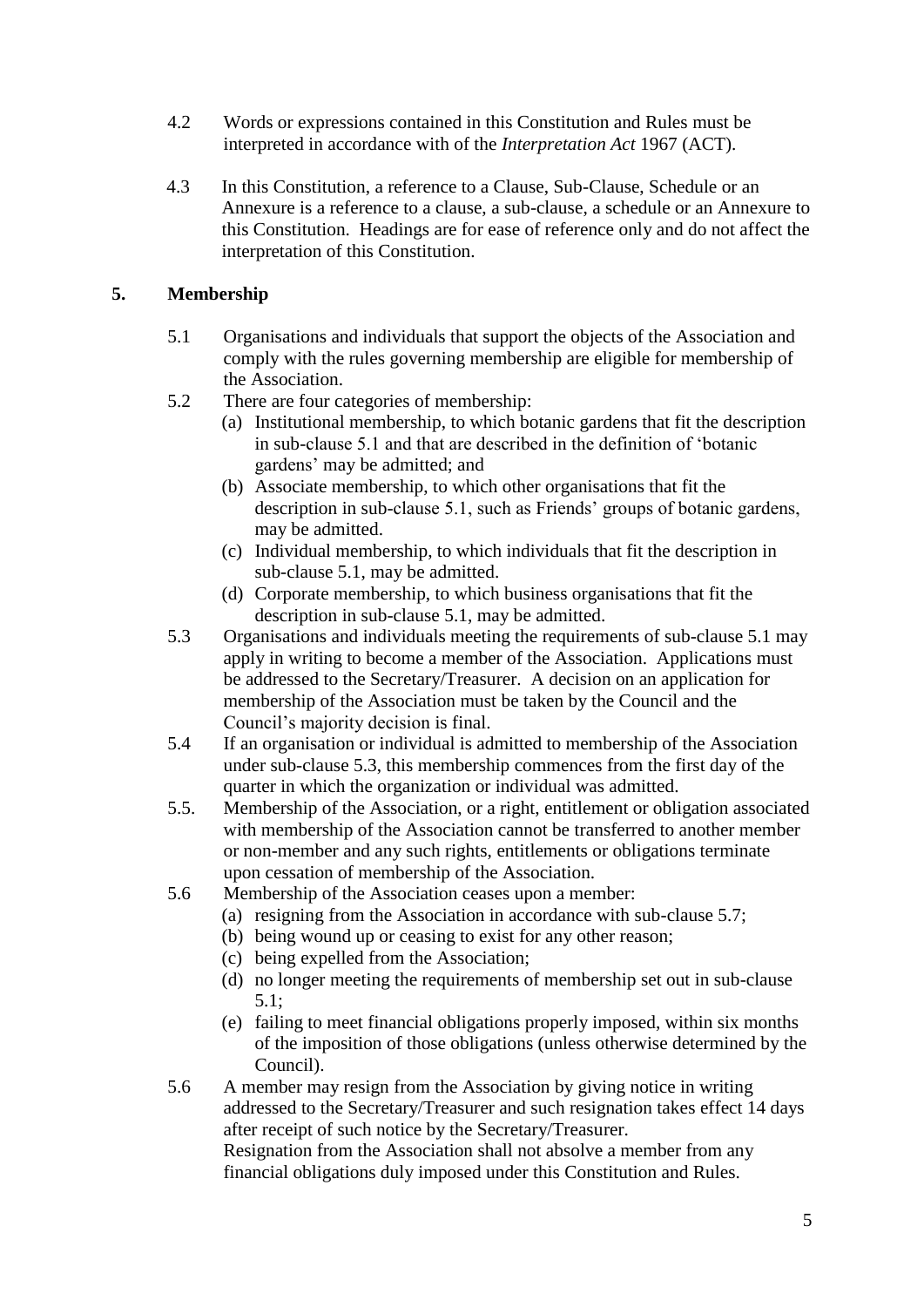- 5.7 A Register of Members must be maintained by the Secretary/Treasurer, in which shall be recorded the names and addresses of all members of the Association and the dates of their admission to membership. The name of a member that ceases to be a member of the Association must be deleted from the Register of Members.
- 5.8 The presence or absence of a member's name in the Register of Members is prima facie proof of that member's membership of the Association or otherwise as the case may be.

## **6. Rights of Members**

- 6.1 An Institutional, Corporate or Associate member must designate a person to represent them in the affairs of the Association.
- 6.2 Representatives of such members have the right to attend and to speak at general meetings of the Association.
- 6.3 Representatives of Institutional members have the right to vote at general meetings of the Association.
- 6.4 Corporate members, individuals and representatives of Associate organizational members have the right to speak but not to vote in any meeting or decision of the Association, apart from voting in relation to appointment of a Councillor-at-Large in Clause 10.1 (e).

## **7. Membership fees**

- 7.1 Annual fees for membership must be determined by Council annually to apply for the following financial year.
- 7.2 Annual membership fees become due and payable on 1 July in the financial year.
- 7.3 Where the membership fee for the current year has not been paid within three months of it being due the rights and privileges of the member (including the right to vote) are suspended forthwith and remain suspended until the outstanding membership fee is paid in full.
- 7.4 Where the membership fee remains unpaid six months after falling due the member ceases to be a member of the Association and the member's name must be removed from the Register of Members.
- 7.5 A member whose membership has been terminated in the manner set out in sub-clause 7.4 and who subsequently wishes to resume membership of the Association must-
	- (a) make application as a new member;
	- (b) pay the outstanding fee for the year in which membership was terminated; and
	- (c) pay the fee for the current financial year, prior to being admitted again as a member.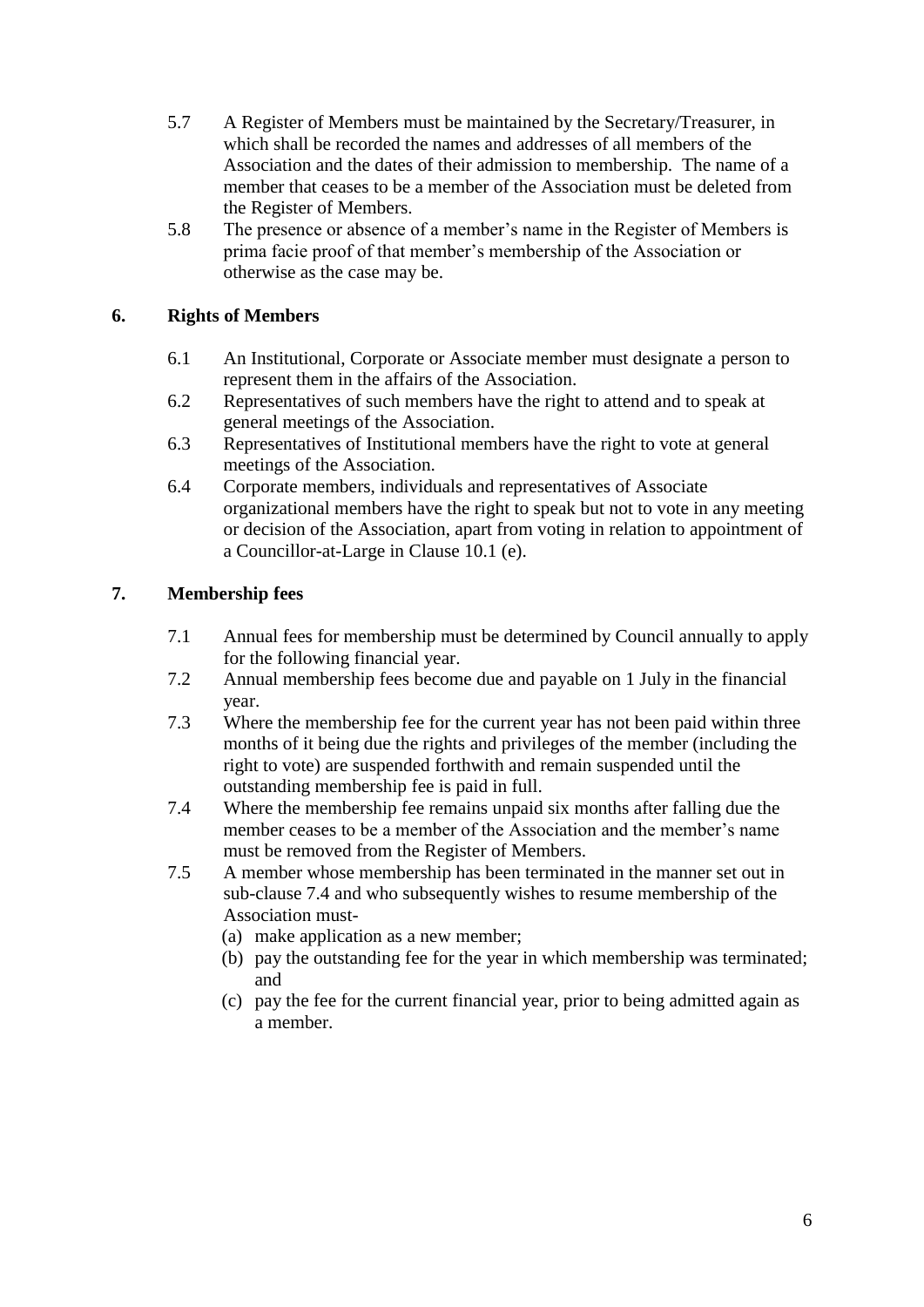## **8. Disciplining of Members**

- 8.1 Where the Council is of the opinion that a member has:
	- (a) persistently refused or neglected to comply with a provision of this Constitution and Rules; or
	- (b) has persistently and willfully acted in a manner prejudicial to the interests of the Association, the Council may by resolution –
		- i. expel the member from the Association; or
		- ii. suspend the member from such rights and privileges of membership of the Association as the Council may determine for a specified period.

Before adopting any such resolution the Council must make available to the member in question full details of the matters that have been taken into account by the Council and give the member an opportunity to present evidence or argument.

- 8.2 Following the adoption of a resolution of the Council under sub-clause 8.1, the Secretary/Treasurer must, as soon as practicable, cause a notice in writing to be served on the member:
	- (a) setting out the resolution of the Council and the grounds on which it is based; and
	- (b) stating that the member or a representative of the member may appeal the resolution by addressing the Council at a meeting to be held not earlier than 14 days and not later than 28 days after the service of the notice; and
	- (c) stating the date, place and time of the meeting; and
	- (d) informing the member that they may do either or both of the following:
	- (e) appear themselves or
		- i. arrange for a representative to attend and speak on their behalf at the meeting
		- ii. submit to the Council at or prior to the date of the meeting written representations relating to the resolution.
- 8.3 The majority decision of the Council on the appeal is final and no further appeal is allowed. A member expelled from the Association under this subclause may seek to be readmitted to membership on the presentation of evidence satisfactory to the Council that the matters which led to the expulsion have been corrected or no longer apply.
- 8.4 At any meeting of the Council convened in accordance with sub-clause 8.2 where the actions and discipline of a member are in issue, as described in subclauses 8.1 (a) or 8.1 (b), at least five Council members must be present and involved in the decision making process.
- 8.5 Sub-clauses 18.4, 18.5, and clause 20 apply to any meetings of the Council which take place in accordance with sub-clauses  $8.2$  -  $8.4$  inclusive.

## **9. Income and Property**

- 9.1 All income and property of the Association must be applied solely towards the promotion of the objects of the Association and no portion thereof paid or transferred, directly or indirectly by dividend, bonus or otherwise, to any member of the Association.
- 9.2 Nothing contained in sub-clause 9.1 prevents the payment in good faith of remuneration to a servant or member or representative of the Association,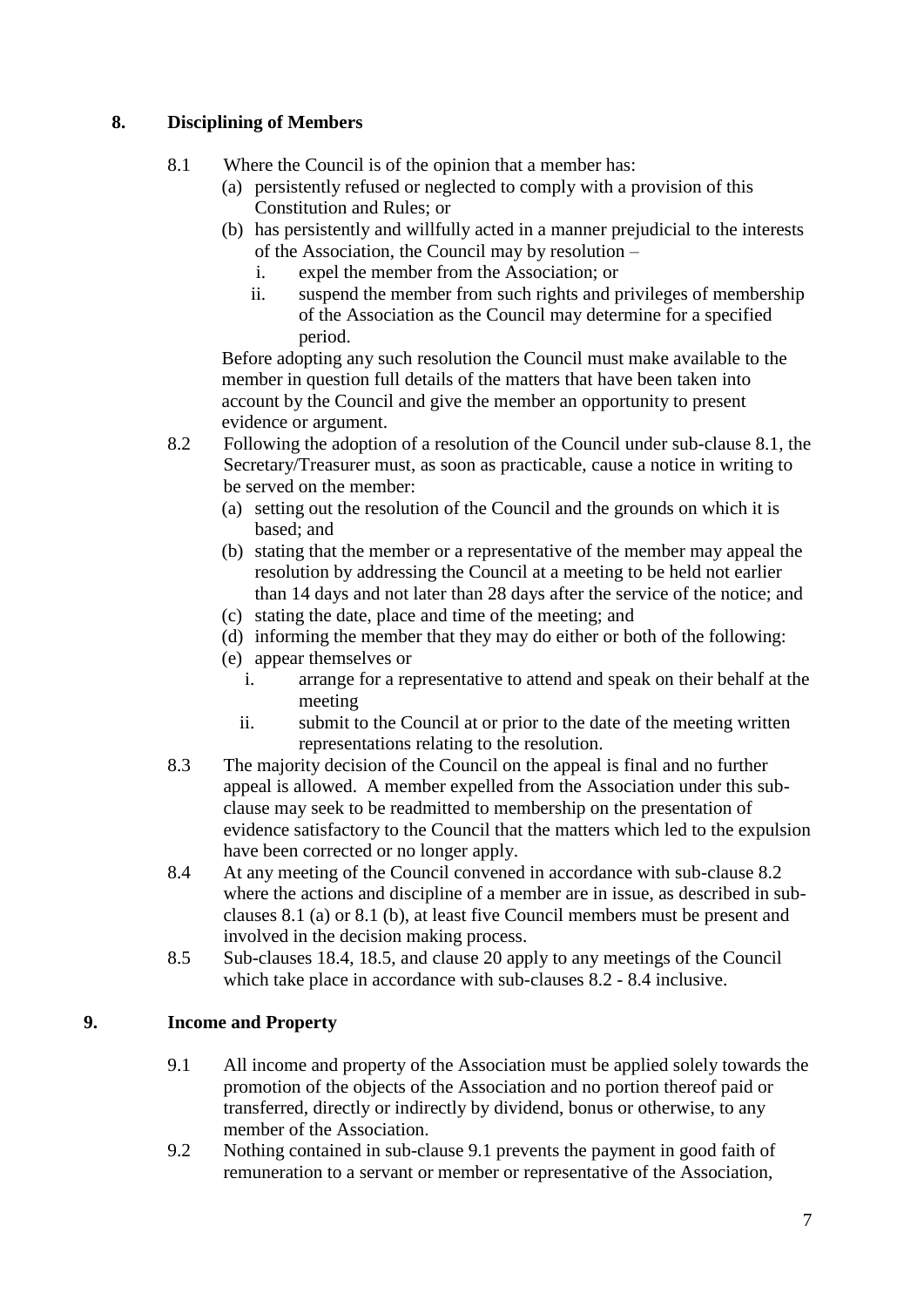whether such servant or member or representative is a member of the Council or otherwise, or to any other person:

- (a) in return for any services actually rendered to the Association;
- (b) for goods supplied in the ordinary and usual way of business;
- (c) as repayment of out-of-pocket expenses legitimately incurred in relation to the Association;
- (d) in payment of interest at a rate not exceeding the rate for the time being charged on overdrawn accounts by bankers in Australia, on money borrowed from any member of the Association;
- (e) as reasonable and proper rent for any premises let to the Association.

#### **10. Governance of the Organisation**

- 10.1 A Council conducts the affairs of the Association. The Council must have a maximum of 15 members and comprise:
	- (a) One regional representative from each Australian State and Territory nominated by the regional group or groups in those Australian States and Territories in which such groups exist.
	- (b) In any Australian State or Territory where there is no formal regional group, one regional representative nominated by institutional members located in the relevant State or Territory.
	- (c) Two representatives from New Zealand botanic gardens nominated by regional group or groups in New Zealand;
	- (d) A maximum of two members nominated by the Capital-city Gardens.
	- (e) A Councillor- at-Large nominated by the representatives of Associate members and Individual members
	- (f) The Immediate Past President.
- 10.2 The Officers shall be elected by and from the Council members for a term not exceeding two years by the Council members and shall be:
	- (a) the President,
	- (b) two Vice-Presidents, one each from Australia and New Zealand,
	- (c) an Officer combining the roles of Secretary/Treasurer.
- 10.3 Co-opted Members shall be persons invited by the Council to join the Council, with a maximum of two Co-opted Members of Council serving at the one time. This number does not include co-opted Office holders appointed under sub-clause 11.2.
- 10.4 The Officers shall constitute the Executive Committee, which shall be entitled to conduct the business of the Association between meetings of the Council.

## **11. Term of Office**

- 11.1 Council members must be elected or appointed for terms of up to two years and if re-elected or re-appointed, will be eligible to serve for a maximum of three consecutive terms.
- 11.2 If a casual vacancy occurs in the Council, the Council may co-opt a person to fill the vacancy and the person so appointed holds office, subject to these rules, until such time as the vacated position has been filled in accordance with sub-clause 10.1.
- 11.3 Co-opted Members may be members of the Council for a term extending from the annual general meeting at or after which they are invited to join the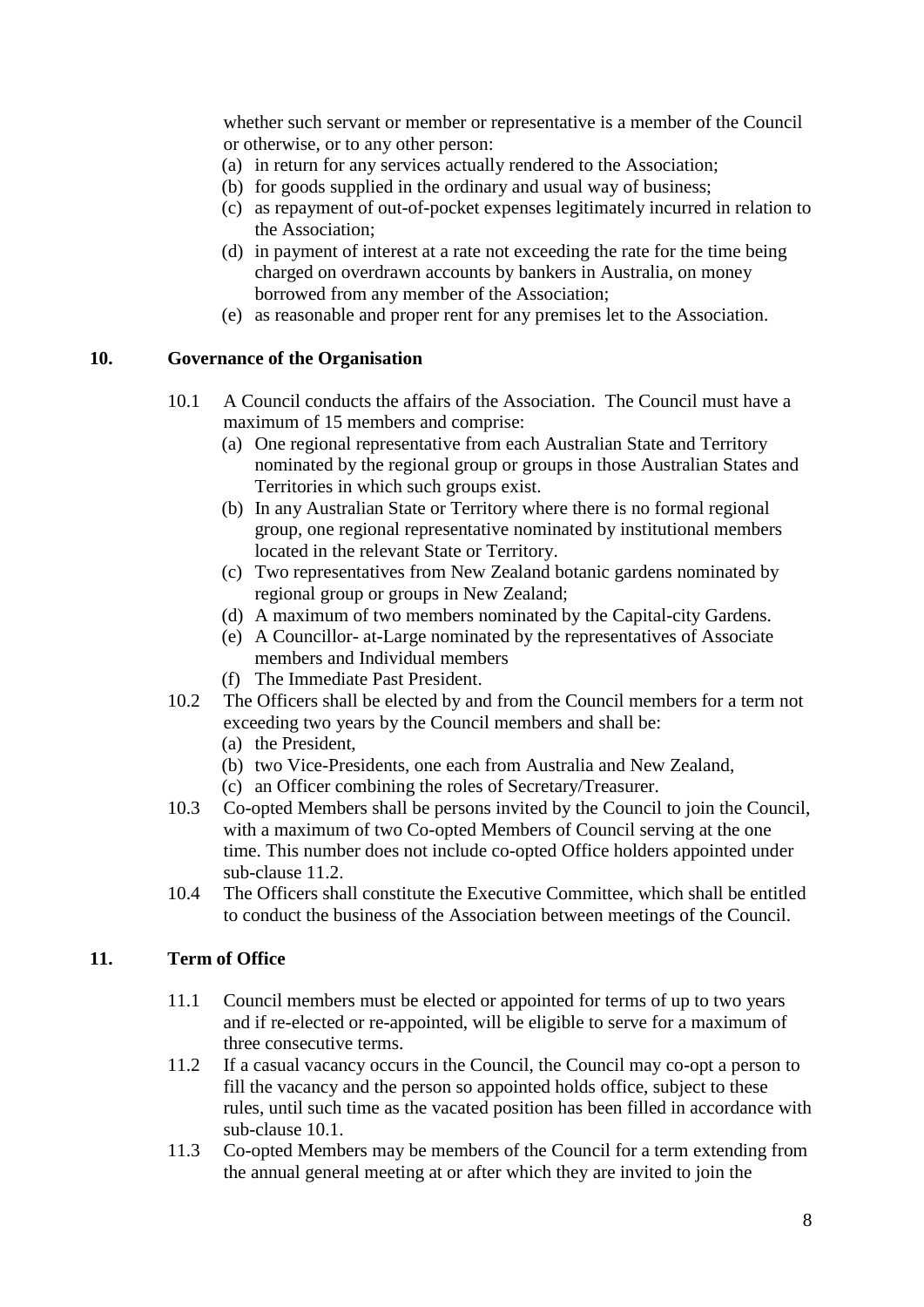Council until the annual general meeting in the succeeding year, when their term may be extended by the other members of the Council.

## **12. Public Officer**

- 12.1 The Council must appoint a Public Officer from time to time in accordance with the Act, including but not limited to the requirement for the Public Officer to be an ACT resident who is at least 18 years of age.
- 12.2 The Public Officer, if not already a member of the Council, is entitled to attend meetings of the Council, but if not a member of Council has no right to vote at Council Meetings.
- 12.3 If a vacancy arises in the position of Public Officer whether by removal from office or for any other reason prescribed in the Act, the Council or, if the Council cannot meet, the Executive Committee must immediately appoint another person as Public Officer in accordance with the requirements of the Act.

## **13. Executive Officer**

- 13.1 The Council must appoint the Executive Officer of the Association.
- 13.2 The Council may suspend or remove an Executive Officer from that office.
- 13.3 An Executive Officer holds office on the terms and conditions (including as to any remuneration) and with the powers, duties and authorities as determined by the Council. The exercise of those powers, duties and authorities and the performance of those duties by an Executive Officer must be in accordance with any directions of the Council.

## **14. Secretary/Treasurer**

- 14.1 The Secretary/Treasurer must ensure that the Association:
	- (a) collects and receives all moneys due to the Association and makes all payments authorised by the Association; and
	- (b) keeps correct accounts and books showing the financial affairs of the Association with full details of all receipts and expenditure connected with the activities of the Association.

## **15. Vacancies in Council Membership**

- 15.1 For the purposes of this Constitution and Rules, a vacancy on the Council occurs if a member of the Council:
	- (a) completes their term of membership of the Council;
	- (b) dies;
	- (c) ceases to be a member of the Association;
	- (d) resigns from the Council;
	- (e) is removed from the Council pursuant to sub-clause 16.1;
	- (f) is disqualified from office under sub-sections 63 (1) and 63 (2) of the Act;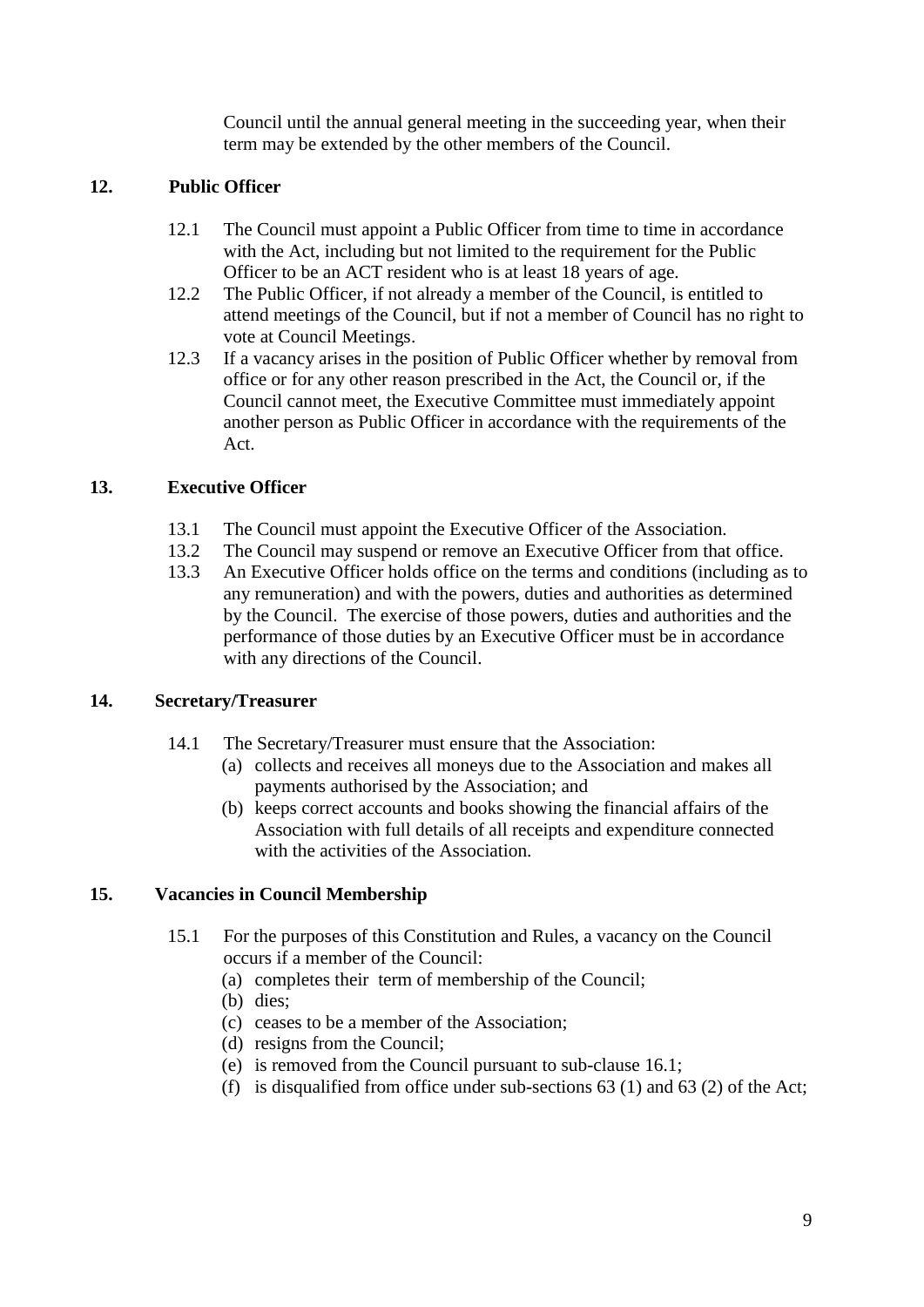## **16 Removal of Council Members**

16.1 The Council may by resolution at a meeting of the Council, and subject to section 50 of the Act, remove any member of the Council from office before the expiration of the member's term.

## **17 Powers of the Council**

- 17.1 The Council controls and manages the affairs of the Association and may exercise all its functions other than those functions that are required by the Act or this Constitution to be exercised at the annual general meeting.
- 17.2 The Council may perform all such acts and do all such things as are necessary or desirable for the proper management of the affairs of the Association.
- 17.3 In delegating to other persons, to the Executive Committee or to any other committee power to perform functions on its behalf, the Council retains responsibility for those functions, but must allow the maximum practicable freedom to such persons or to the Executive Committee to perform those functions, consistent with the need to ensure proper control of funds and all matters within the purview of the Council.

## **18 Council and Executive Committee Meetings and Quorum**

- 18.1 The Council must hold one face-to-face meeting in each calendar year and may meet at other times by telephonic or electronic means and may make decisions by email vote.
- 18.2 The Executive Committee may meet by telephonic or electronic means and may take decisions by email vote.
- 18.3 The quorum for a meeting of the Council or of the Executive Committee is respectively five members of Council and three members of the Executive Committee whether present personally or by proxy.
- 18.4 No business shall be transacted by the Council or the Executive Committee unless a quorum is present and if within half an hour after the time appointed for the meeting a quorum is not present the meeting shall be adjourned to a place and at a time to be fixed by the person presiding.
- 18.5 At meetings of the Council or Executive Committee:
	- (a) the President presides; or
	- (b) if the President is absent, the Council or Executive Committee members present must elect one of the Vice-Presidents to preside;
	- (c) for Council meetings only, if the President and the Vice-Presidents are absent, the Council members present must elect one of their number to preside.

## **19 Delegation to a Committee**

- 19.1 The Council and Executive Committee may delegate in writing to a committee (consisting of such members of the Council or such other persons as the Council or Executive Committee thinks fit) the power to exercise such of the functions of the Council as are specified in the instrument, other than:
	- (a) this power of delegation; and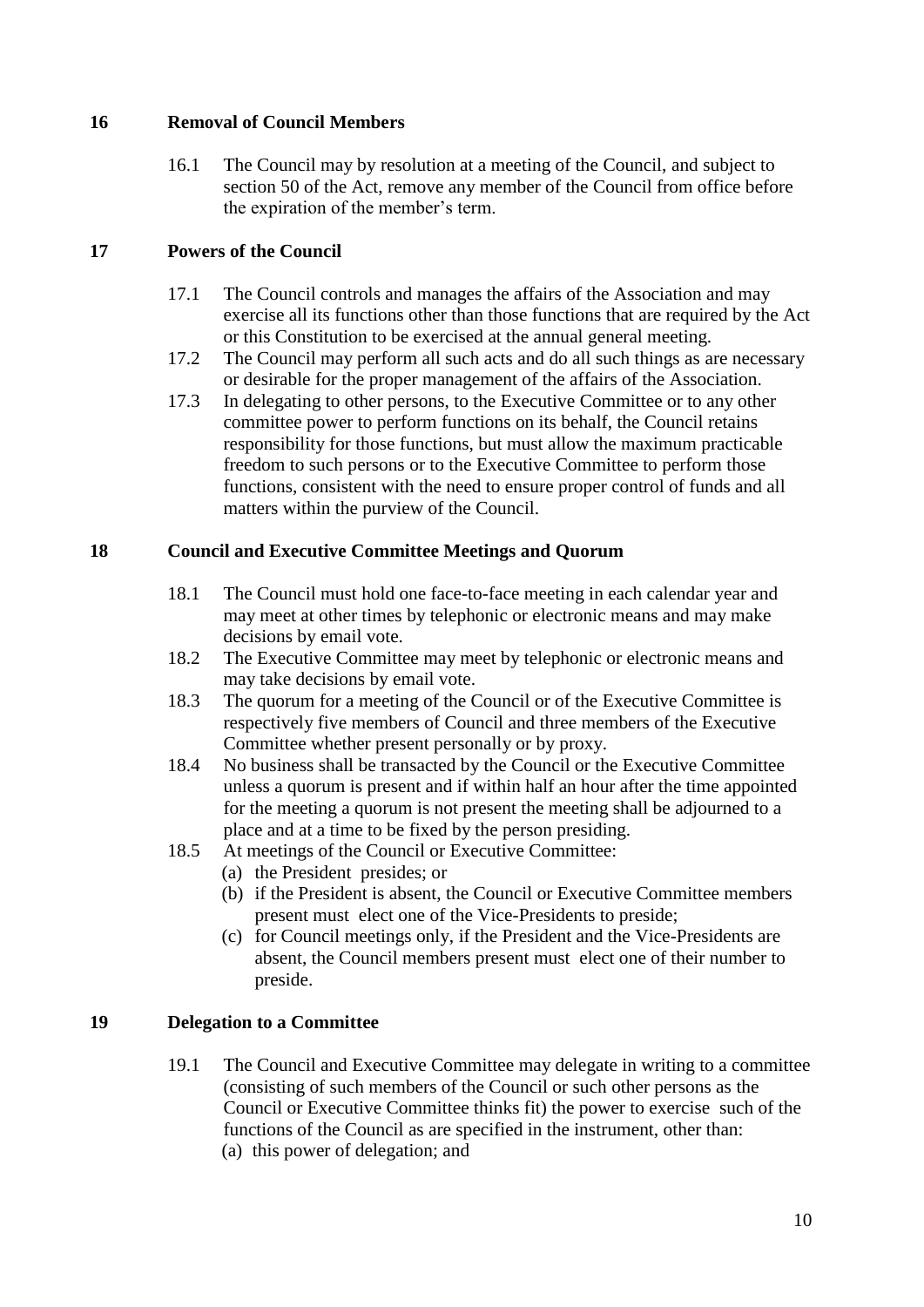- (b) any function imposed on the Council by the Act, by any other law of the Australian Capital Territory, or by resolution of the Association in general meeting;
- 19.2 A committee may meet and adjourn as it thinks proper.

## **20 Voting and Decisions at Meetings of Council**

- 20.1 A member of the Council may appoint another member of the Association as a proxy for a particular meeting of the Council, but no person may hold more than one such proxy. The appointment of a proxy under this sub-clause must be in writing and delivered to the Secretary/Treasurer prior to the meeting to which it relates.
- 20.2 Questions arising at a meeting of the Council or the Executive Committee or of any committee appointed by the Council must be determined by a majority of the votes of members of the Council or Executive Committee or committee present at the meeting personally or by proxy.
- 20.3 Each Council member present at a meeting of the Council (whether personally or by proxy) or of the Executive Committee or a committee (including the person presiding at the meeting) is entitled to one vote, but in the event of an equality of votes on any question, the person presiding may exercise a second casting vote.
- 20.4 Any act or thing done or suffered, or purporting to have been done or suffered, by the Council or the Executive Committee or a committee, is valid and effectual notwithstanding any defect that may afterwards be discovered in the appointment or qualification of any member of the Council, Executive Committee or committee.

## **21. Regional Groups**

- 21.1 Members of the Association located in a particular geographic area may, with the prior approval of the Council, form themselves into a regional group of the Association. Any regional group so formed
	- a) becomes an integral part of the Association and not an independent legal entity and
	- b) must include "BGANZ" as the first word in its title.
- 21.2 Membership of the Association is not a pre-requisite to membership of any regional group.
- 21.3 Regional groups must operate under Regulations approved by the Council.
- 21.4 Any Regulations under which a regional group operates may be amended by the Council at its discretion.
- 21.5 The Council must not approve Regulations which do not contain provision to the effect that the Regulations may be altered only with the approval of the Council.
- 21.6 The Association may, on the recommendation of the Council, resolve by simple majority in general meeting that a group cease to exist and the group ceases to exist from the date of the resolution.
- 21.7 Members of a regional area within an existing regional group area may apply to the Council to become a separate regional group.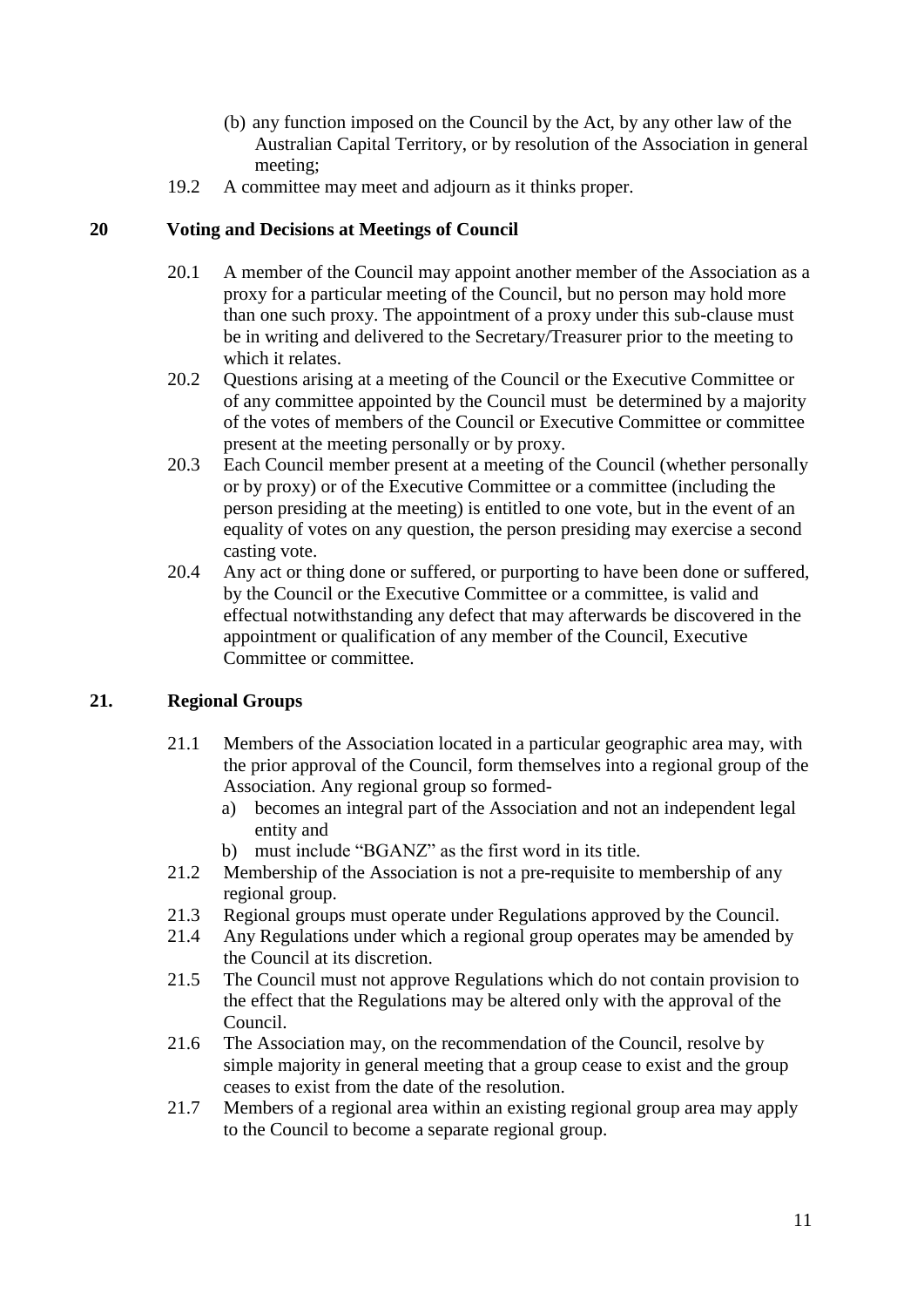- 21.8 Each regional group must, at the end of each financial year of the Association, submit its annual financial accounts to the Association for inclusion in the annual financial accounts of the Association.
- 21.9 A regional group may, with the approval of the Council, charge an annual subscription fee from its Members to be used for the purposes or benefit of that regional group.
- 21.10 Each regional group may only acquire assets on behalf of the Association. All income and assets received or held by or on behalf of a regional group are beneficially the property of the Association.

## **22. Annual General Meetings**

- 22.1 The Association shall, once in each financial year and within five months after the expiration of each financial year of the Association, convene the annual general meeting of its members.
- 22.2 In addition to any other business which may be transacted at the annual general meeting, the business of the annual general meeting is:
	- (a) to confirm the minutes of the last preceding annual general meeting and of any general meeting held since that meeting;
	- (b) to receive from the Council a report on the activities of the Association during the last preceding financial year;
	- (c) to receive from the Council and consider the statement of accounts and the reports that are required to be submitted to members pursuant to subsection 73(1) of the Act;
	- (d) to appoint an Auditor.
- 22.3 The Association must hold its first annual general meeting:
	- (a) within the period of 18 months after its incorporation under the Act; and
	- (b) within the period of five months after the expiration of the first financial year of the Association.
- 22.4 Sub-clause 22.3 has effect subject to the powers of the Registrar-General under section 120 of the Act in relation to extensions of time.

## **23 General meetings**

- 23.1 The Council may, whenever it thinks fit, convene a general meeting of the Association.
- 23.2 The Council must, on the requisition in writing [or by electronic means] of not less than ten members of the Association, convene a general meeting.
- 23.3 A requisition from members for a general meeting:
	- (a) must state the purpose or purposes of the meeting;
	- (b) must be signed by the members making the requisition;
	- (c) must be lodged with the Secretary/Treasurer; and
	- (d) may consist of several documents [including electronic messages or documents] in a similar form, each signed or otherwise endorsed by one or more of the members making the requisition.
- 23.4 If the Council fails to convene a general meeting within one month after the date on which a valid requisition for the meeting is lodged with the Secretary/Treasurer, any one or more of the members that made the requisition may convene a general meeting to be held not later than three months after that date.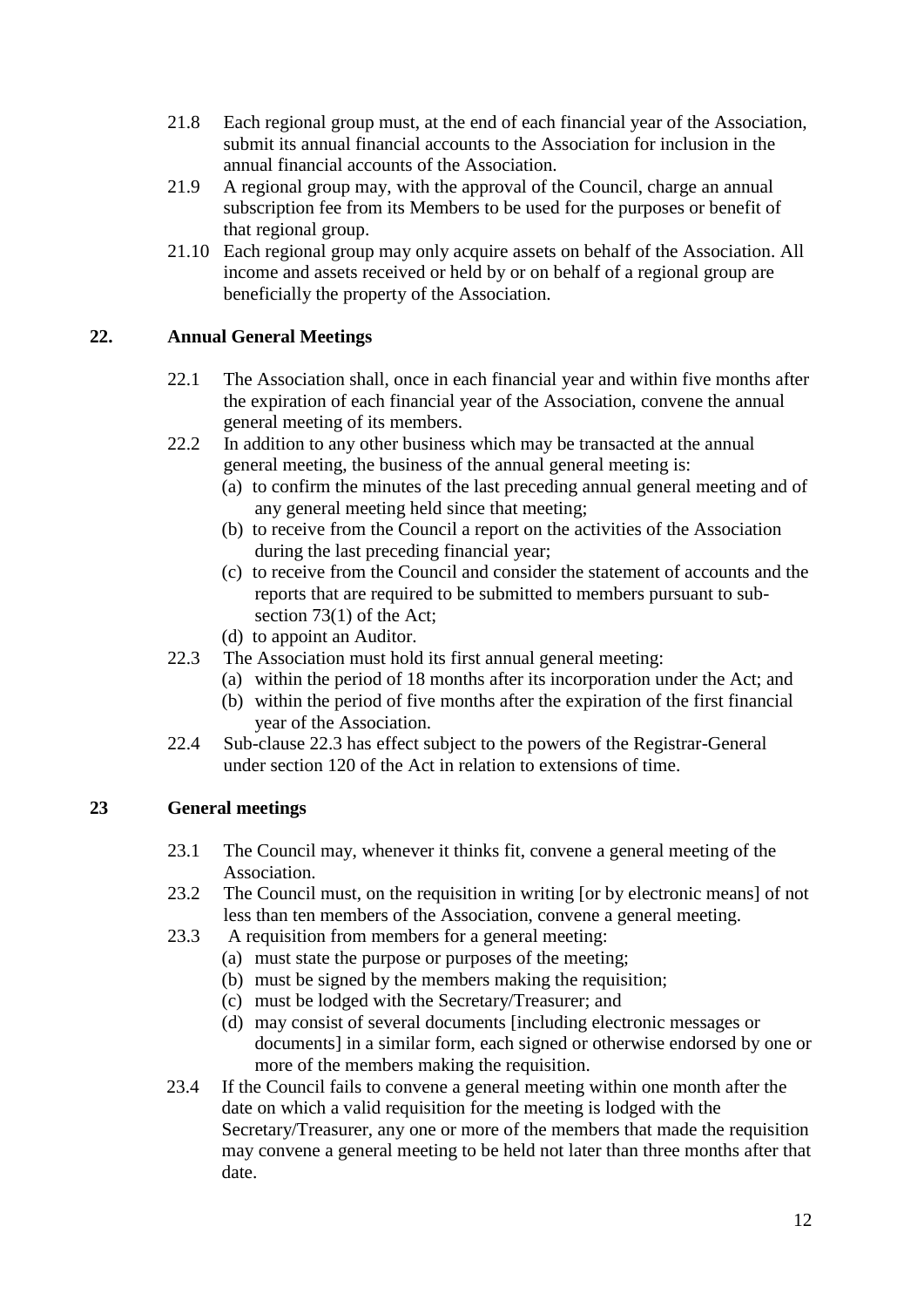23.5 Any general meeting convened by members referred to in the preceding subclause must be convened as nearly as is practicable in the same manner as general meetings are convened by the Council and any member that thereby incurs reasonable expense is entitled to be reimbursed by the Association.

## **24. Notice**

- 24.1 Except where the nature of the business proposed to be dealt with at a general meeting requires a special resolution of the Association (including but not limited to a proposed change of name of the Association and any proposed alteration of the rules governing membership), the Secretary/Treasurer must , at least 28 days before the date fixed for the holding of the general meeting, cause to be sent to each member at the member's address as advised to the Secretary/Treasurer notice specifying the place, date and time of the meeting and the nature of the business proposed to be transacted at the meeting.
- 24.2 Where the nature of the business proposed to be dealt with at a general meeting requires a special resolution of the Association, the Secretary/Treasurer must, at least 28 days prior to the date fixed for the holding of the general meeting, cause notice to be sent to each member in the manner provided in sub-clause 24.1 specifying, in addition to the matters required under that sub-clause, the intention to propose the resolution as a special resolution.
- 24.3 Late agenda items may be included for discussion at a general meeting if the person presiding at the commencement of the meeting seeks the permission of members present to include such items and assent to inclusion of such items is indicated by a majority of representatives present at the meeting.
- 24.4 A member desiring to bring any business before a general meeting must give notice of that business supported in writing by at least two other members to the Secretary/Treasurer, who must include that business on the agenda of the next general meeting held after receipt of the notice from the member.
- 24.5 No general meeting is invalid by reason of non-receipt of notice by a member whether proved by the member or otherwise.

## **25 Procedure and Quorum at General Meetings**

- 25.1 No item of business is to be transacted at a general meeting unless a quorum of members or representatives entitled under these rules to vote is present during the time the meeting is considering that item.
- 25.2 Ten members and representatives present in person (being members or representatives entitled under this constitution to vote at a general meeting) constitute a quorum for the transaction of business at a general meeting.
- 25.3 If within half an hour after the appointed time for the commencement of a general meeting a quorum is not present, the meeting, if convened upon the requisition of the members, must be dissolved and in any other case stands adjourned to a date and time and to a place specified at the time of the adjournment by the person presiding at the meeting, or subsequently communicated by notice to the members.
- 25.4 If at the adjourned meeting a quorum is not present within half an hour after the time appointed for the commencement of the general meeting, those at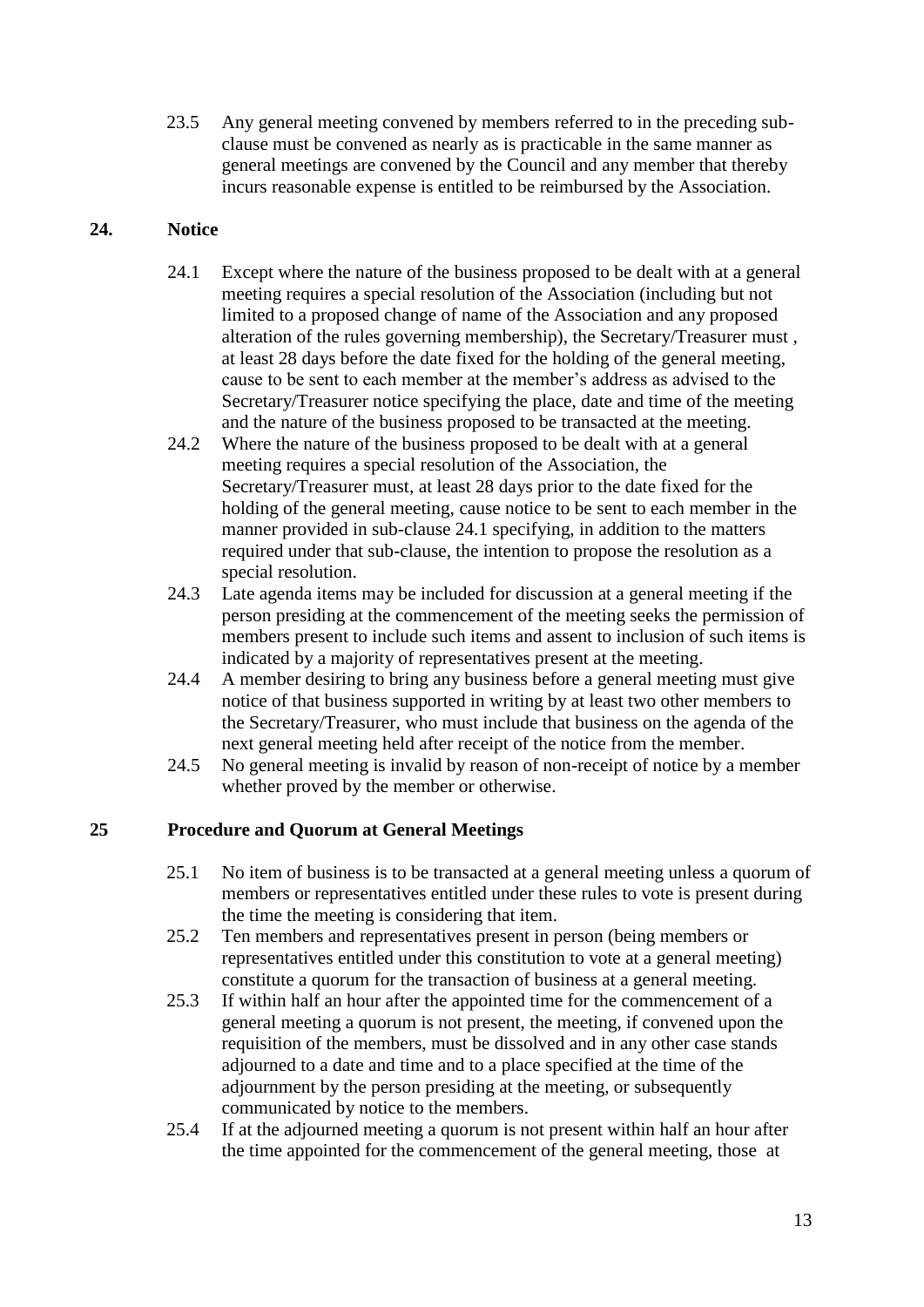least nine members and representatives entitled present in person under this Constitution to vote at a general meeting constitute a quorum.

## **26. Presiding Member**

- 26.1 The President presides at each general meeting.
- 26.2 If the President is absent from a general meeting, the members and representatives present must elect one of the Vice-Presidents to preside at the meeting.
- 26.3 If the President and the Vice-Presidents are absent from the general meeting, the members and representatives present must elect one of their number to preside at the meeting.

## **27 Adjournment**

- 27.1 The person presiding at a general meeting at which a quorum is present may, with the consent of the majority of the members and representatives present, adjourn the meeting from time to time and place to place, but no business may be transacted at an adjourned meeting other than the business left unfinished at the meeting at which the adjournment took place.
- 27.2 Where a general meeting is adjourned for 14 days or more, the Secretary/Treasurer must give notice of the adjourned meeting to each member of the Association stating the place, date and time of the meeting and the nature of the business to be transacted at the meeting.
- 27.3 Except as provided in sub-clauses 27.1 and 27.2, notice of an adjournment of a general meeting or of the business to be transacted at an adjourned meeting need not be given.

## **28. Voting and Decisions at General Meetings**

- 28.1 Subject to sub-clauses 6.4 and 28.4, a member is entitled to one vote on any question arising at a general meeting of the Association.
- 28.2 All votes must be given personally by members or representatives; there is no voting by proxy.
- 28.3 A member or representative is not entitled to vote at any general meeting of the Association unless all monies due and payable by the member to the Association have been paid, except for the current year's annual subscription subject to the provisions of sub-clause 7.3.
- 28.4 In the case of an equality of votes on a matter at a general meeting, the person presiding is entitled to exercise a second or casting vote.
- 28.5 A question arising at a general meeting of the Association must be determined on a show of hands of those persons present and entitled to vote. Unless before or on the declaration of the show of hands a poll is demanded, a declaration by the person presiding that a resolution has, on a show of hands, been carried or carried unanimously or carried by a simple majority or lost, an entry to that effect in the minute book of the Association is evidence of the fact without proof of the number or proportion of the votes recorded in favour of or against that resolution.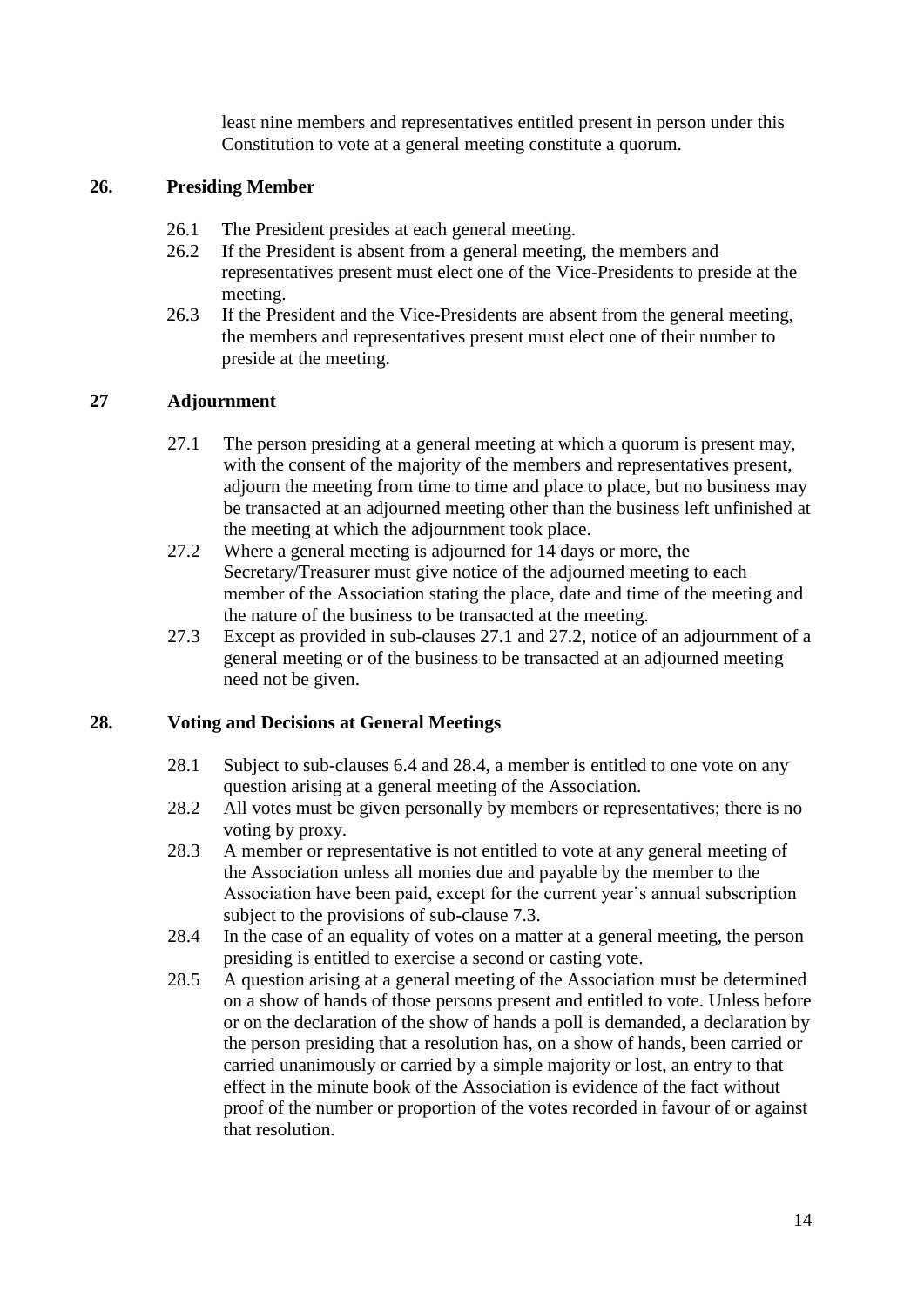- 28.6 At a general meeting of the Association a poll may be demanded by the person presiding or by not less than five members or representatives present in person at the meeting.
- 28.7 Where a poll is demanded at a general meeting, the poll must be taken (a) immediately in the case of a poll which relates to the election of the person to preside at the meeting or to the question of an adjournment; or
	- (b) in any other case, in such manner and at such time before the close of the meeting as the person presiding directs, and the result of the poll on the matter shall be deemed to be the resolution of the meeting on that matter.

#### **29 Finances of the Association**

- 29.1 The finances of the Association comprises the membership fees, the income and assets of regional groups, profits from the holding of events and conferences or from the sale of publications and other goods, grants, donations and, subject to any resolution passed by the Association in general meeting and subject to section 114 of the Act, such other sources as the Council determines.
- 29.2 The Secretary/Treasurer must ensure that the Association maintains proper accounting records and that all monies received by the Association are deposited as soon as practicable and without deduction to the credit of the Association's bank account.
- 29.3 The Association is responsible for meeting the cost of activities that are carried on in the name of the Association provided that the Council has approved the conduct of such activities and has agreed to meet the costs of them.
- 29.4 Payments made on behalf of the Association by cheques, drafts, bills of exchange, promissory notes and other negotiable instruments must have two signatories, being two members of Council nominated by the Executive Committee, or one member of Council and one member of the staff of the Association nominated by the Executive Committee.

## **30. Audit of Accounts**

- 30.1 The Association at its annual general meeting must appoint a person who
	- a) is not a member of the Council;
	- b) has not prepared or assisted with the preparation of the accounts; and
	- c) meets the requirements of the Act, to carry out an annual audit of its financial records and issue a certificate as to the correctness of such records.
- 30.2 The Council must ensure that the audit is completed at least 14 days prior to the annual general meeting of the Association.
- 30.3 If a vacancy arises in the position of Auditor before the annual audit has been completed, the Council must appoint another person who meets the requirements of sub-clause 30.1 to carry out the audit.
- 30.4 A person who has completed an appointment as auditor is, subject to of the Act, eligible for re-appointment.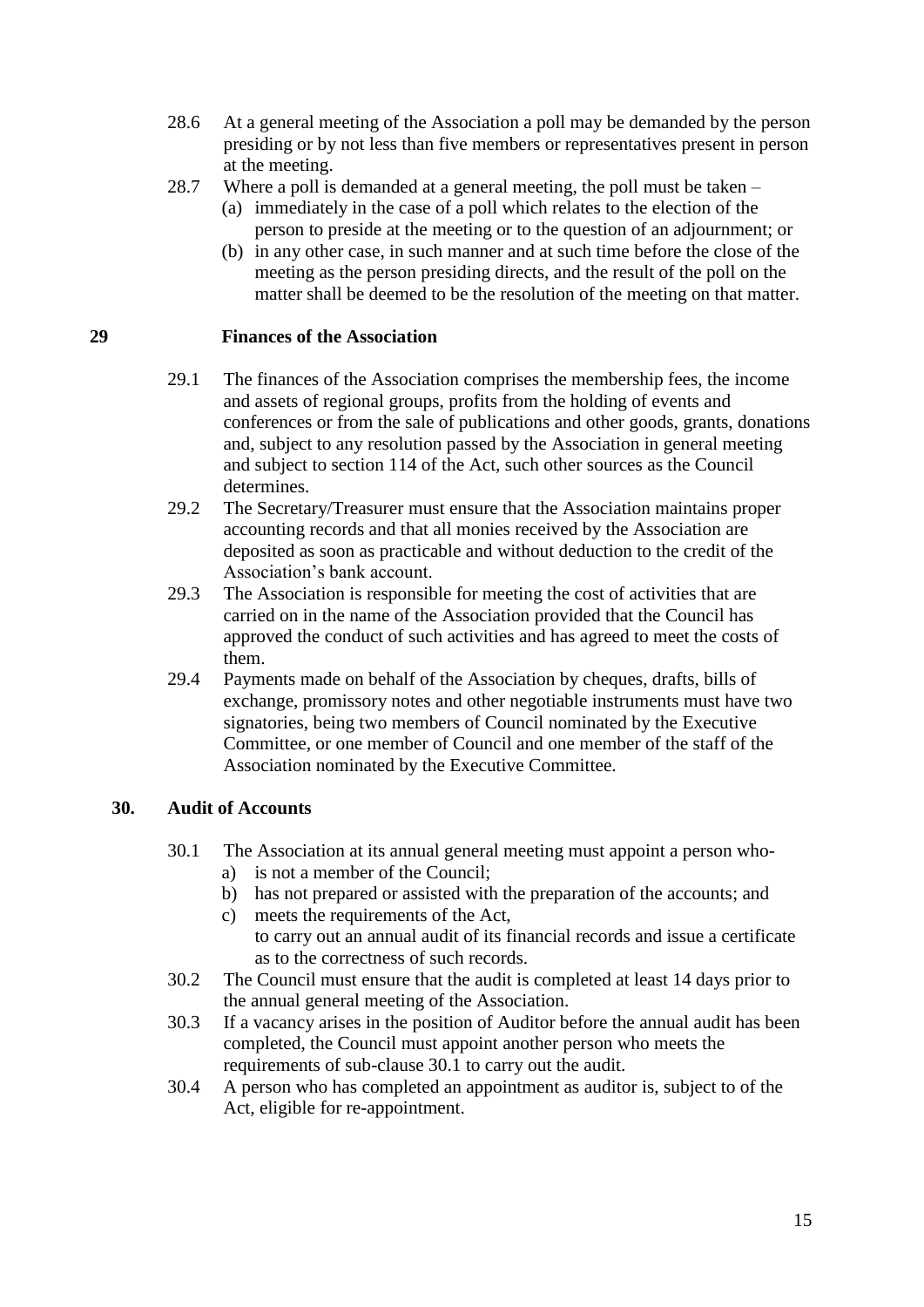## **31. Staff**

- 31.1 The Association may employ such staff as it considers necessary
	- a) under such conditions as are approved by the Council;
	- b) in accordance with any relevant laws governing employment in the State or Territory concerned; and
	- c) in accordance with any agreement that may be entered into between the Association and the Government of the State or Territory concerned.

## **32. Alteration of Constitution and Rules**

- 32.1 Amendments to the Constitution and Rules must not be made except in accordance with the Act.
- 32.2 Proposed amendments to the Constitution and Rules must be made by at least two members and notified to the Secretary/Treasurer in writing, who must circulate any proposed amendments to the other members as soon as practicable after they have been received.
- 32.3 Any proposed amendment must be discussed and may be decided at a general meeting of the Association.
- 32.4 Amendments to the Constitution and Rules require the affirmative vote of at least three quarters of the members and representatives present and voting at a general meeting.

## **33. Common Seal**

- 33.1 The Association must have a common seal, kept in the custody or control of the Secretary/Treasurer.
- 33.2 The common seal must not be affixed to any instrument except by the authority of the Council and the affixing of the common seal must be attested by the signatures of two members of the Council.

## **34. Custody of Books**

34.1 Subject to the Act and Regulations, and to this Constitution and Rules, the Secretary/Treasurer must keep in their custody or under their control all records, books, and other documents relating to the Association.

## **35. Inspection of Books**

35.1 The records, books and other documents of the Association must be open to inspection at the Registered Office of the Association, free of charge, by a member at any reasonable hour, upon reasonable notice being given by the member to the Secretary/Treasurer.

## **36. Service of Notices**

36.1 For the purpose of this Constitution and Rules, a notice may be served by or on behalf of the Association upon any member at the member's address last advised to the Secretary/Treasurer.